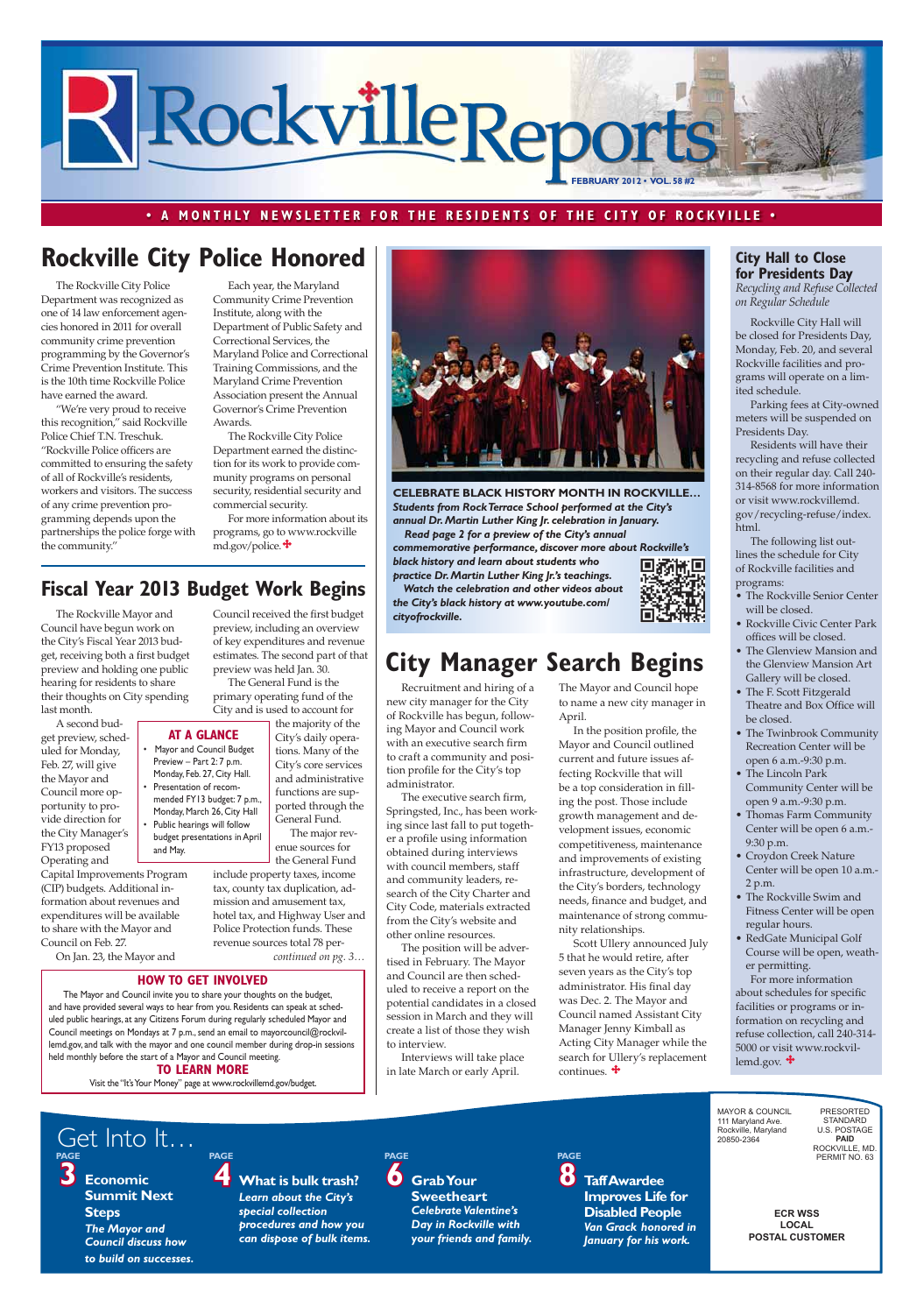#### **Page 2 FEBRUARY 2012 ROCKVILLE REPORTS**

#### **HIGHLIGHTS IN FEBRUARY**



## Celebrate Black History

The Finest! Performance Troupe presents its 17th annual African-American Heritage Production,

"A Change Gon' Come" at the F. Scott Fitzgerald Theatre at the Rockville Civic Center

Park, 603 Edmonston Drive.

A creative telling of the life and struggle of Harriet Tubman, the show will entertain and educate.

Through music, dance and poetry "A Change Gon' Come" explores the history of African Americans in our nation.

Kashi-Tara, an Actors' Equity Association professional, has written this original scripted work and provides artistic direction and original choreography for the performance.

The Finest! Performance



#### **Exhibit at Rockville Memorial Library Showcases Community's History**

During February the Rockville Memorial Library, 21 Maryland Ave., will showcase an historic exhibit "Lorenzo Dow Turner: Lincoln Park to Leading Scholar."

Turner grew up in Rockville's Lincoln Park neighborhood during the early 1900's and became a nationally recognized scholar. Photos of Turner and items that belonged to him will be showcased to shed light on the history of African Americans in Rockville.

The exhibit will be displayed in the lobby of the library and open to the public during normal business hours: Monday-Thursday, 10 a.m.-8 p.m.; Friday and Saturday, 10 a.m.-6 p.m.; and Sunday, 1-5 p.m.

The City's African American Heritage Walking Tour documents some of the many the people and places in town center that played significant roles in black history from the 18th century through the 20th.

The tour includes 18 sites and buildings marked by full-color exhibit panels, which highlight the geography of this culture and tell stories of struggles and achievements in the face of oppression and segregation.

To purchase tickets, call the F. Scott Fitzgerald Theatre Box Office at 240-314-8690 or visit in person 2-7 p.m. Tuesday through Saturday. Tickets are also available online at www.rockvillemd.gov/ theatre or from performers in the show.  $\mathbf{\ddot{+}}$ 

Since Rockville's foundation, African Americans have figured prominently in the history of this city, the seat of Montgomery County. From the earliest tobacco plantations, farmed by hundreds of African men,

603 Edmonston Drive<br>**COST:** \$15 and \$10 **COST:** \$15 and \$10

> At the 40th annual Dr. Martin Luther King Jr. community celebration in January, **Jessica T. Smith**, a senior at Rockville High School, was awarded the Dr. Martin Luther King Jr. Youth Award.

For more information about the tour, including a complete list of locations and a map, visit the City's website at www.rockvillemd.gov/historic and select Rockville's History, or pick up a brochure at City Hall, 111 Maryland Avenue.  $\bigstar$ 

 The City's Human Rights Commission bestows the award each year to recognize the outstanding efforts of a high school student who has helped advance the goals and dreams of Dr. King, either in an academic setting or in the community.

- **Felitsa Katsani**, senior at Rockville High School
- **Chengyu Liu**, junior at Thomas S. Wootton High School
- **Gaelle Njampou**, senior at Rockville High School
- **Andrea Okeke**, senior at Richard Montgomery High School
- **Genesis Porquin**, senior at Richard Montgomery High School
- **Ashley M. Troutman**, junior at Thomas S. Wootton High School  $\boldsymbol{\div}$

Smith was selected as the 2012 honoree because she exhibits personal qualities that reflect the teachings of Dr. King and is always looking for ways to unify people.

 One of the projects that Smith took leadership in promoting was the "Save

Darfur" project where she raised money and public awareness of the genocide in Sudan.

Smith is currently hosting an event at her school that partners with Tom's Shoes to give shoes to less fortunate children and youth around the world. Her involvement with these projects reflects her passion for people of all races. Eight additional Rockville students were nominated for the award.

- Kendra Holt, pianist
- Hadjira Ishaq, cellist
- Kalinka
- Syri Parker
- **Reverb**
- Richard Montgomery High School Jazz Band
- Rock Terrace School Chorus **Soulfuldisiac**
- 



### **Rockville Celebrates Black History Month with 'A Change Gon' Come'**

- Soul in Motion and Body Moves
- Contemporary Dance Company For more information about the annual program visit www.rockvillemd.gov/events/MLKday.htm.

Troupe includes 40 mem-

Rockville

performs shows throughout the year. This show features a

cast of 25.

Tickets for the show are \$15 for adults and \$10 for seniors 60 and older and children 12 and younger. Group rates are available for groups of 20 or more.

bers ranging in age from 5 through adult. The troupe, founded in 1989, is com-DON'T MISS

prised of students from and surrounding areas and 'A CHANGE GON' COME' **WHEN:** Friday, Feb. 17, 8 p.m. Saturday, Feb. 18, 2 p.m. **WHERE:** F. Scott Fitzgerald Theatre

#### **Take a Walking Tour of Rockville's African American Heritage**

women, and children to today's multicultural suburban families, African American citizens are part of the continuing growth and success of the Rockville community.

The City's Historic District Commission established the tour in 2003 and published a brochure that includes a map and description of each location. The location markers were unveiled in 2009.

### **Rockville Recognizes the 2012 Dr. Martin Luther King Jr. Youth Award Winner**

#### The nominees were:

- **Michelle Barrett**, senior at Richard Montgomery High School
- **Rahyem Henry**, senior at Richard Montgomery High School



*Jessica T. Smith received the 2012 MLK Jr. Youth Award.*

**NEWLY INSTALLED MEMORIAL SALUTES ROCKVILLE'S HISTORY…** *The William Gibbs Jr. memorial artwork by Charlotte Lees in Rockville Town Square honors Gibbs' work as an educator, leader and advocate in the nation's early civil rights movement. The artwork is located in a walkway on Gibbs Street.*

#### **Rockville's Martin Luther King Jr. Celebration Viewable Online**

 The City of Rockville, on Jan. 16, honored Dr. Martin Luther King Jr.'s birthday with a program and community reception. This was the 40th year the City has recognized Dr. King's birthday.

 More than 500 people attended the event at Richard Montgomery High School.

 If you missed the program or want to view it again, visit the channel 11 YouTube channel at www. youtube.com/cityofrockville.

 The guest speaker was JC Hayward, news broadcaster and anchor for WUSA 9. The following artists performed:



*The Finest! Performance Troupe will perform this month.*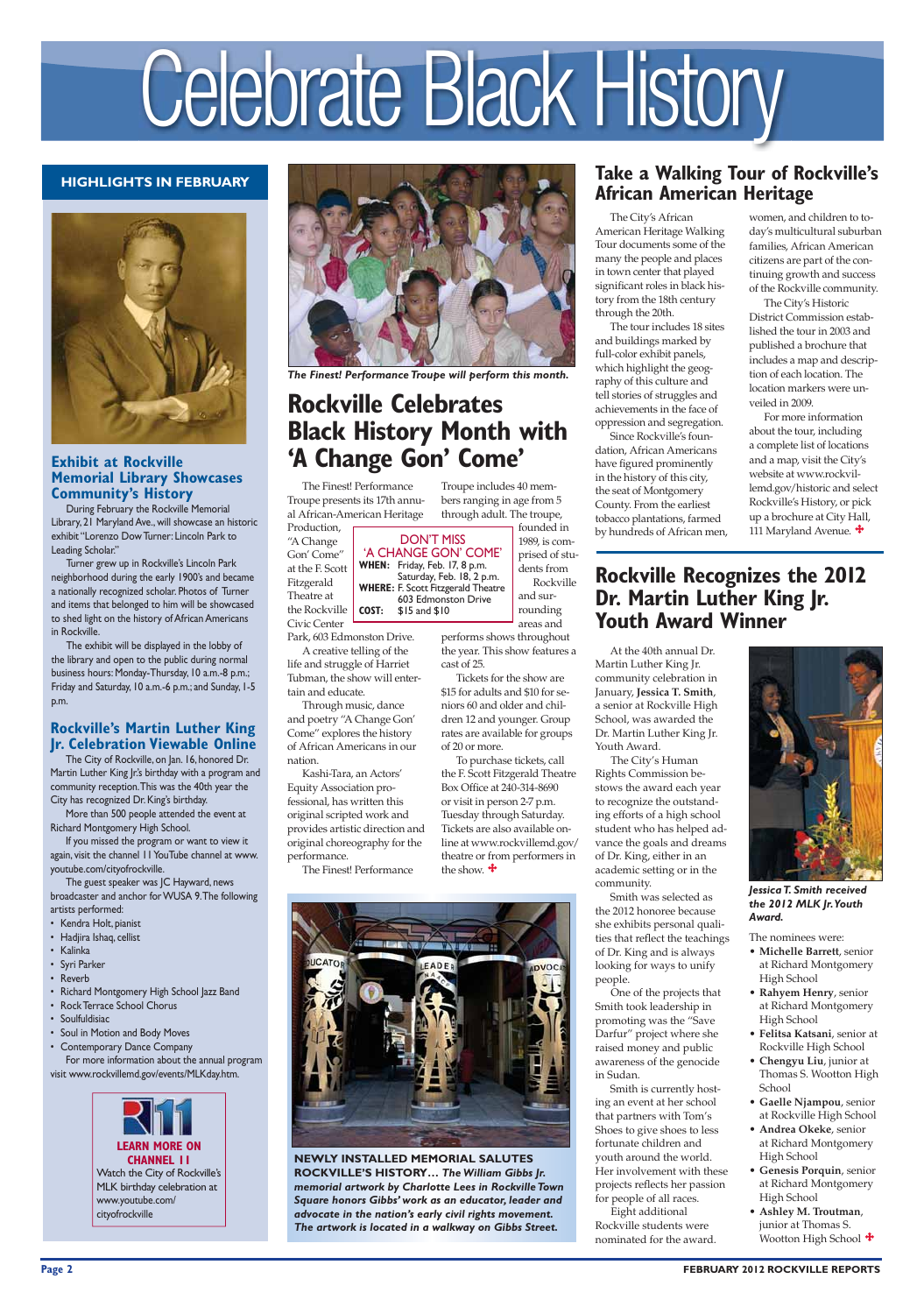

**Phyllis Marcuccio** 

## Councilmember *John F. Hall, Jr.*



## Mayor & Council



**Bridget Donnell Newton** 



**Mark Pierzchala** 



**City of Rockville Elected Officials (Two-Year Term from November 2011 to November 2013)**

#### **MEETINGS & DROP IN SCHEDULE**

#### **GET INVOLVED IN ROCKVILLE**

• **Feb. 6** (Monday) • **Feb. 27** (Monday) Feb. 6 (Monday)<br>**Feb. 13** (Monday)

All General Sessions, Work Sessions and Public Hearings are televised on Rockville Channel 11, and are available on streaming video at www.rockville md.gov. Residents may comment on any subject for up to three minutes during the "Citizens Forum" portion at most meetings. All meetings are at 7 p.m. and are subject to change.

members whose terms are ending are invited to reapply for appointment. $\ddot{\ddagger}$ 

The Mayor and one Councilmember are available to meet with residents for drop-in discussions from 5:30-6:30 p.m. one Monday per month in the Mayor and Council office at City Hall. No appointment is necessary, but a call to the City Clerk's Office is appreciated, call 240-314-8280.

In addition to **Mayor Marcuccio**, the upcoming councilmember scheduled is: **John F. Hall, Jr.**, Feb. 13.

#### **Board and Commission Vacancies**

The City is seeking applicants for:

- Animal Matters Board (1)
- Compensation Commission (3)
- Human Rights Commission (2)
- Landlord Tenant Affairs Commission (1)
- Recreation and Parks Advisory Board (2) (one unexpired youth member term)
- Sign Review Board (1) According to City policy,

#### **Contact the Mayor and Council.**

- By email: mayorcouncil@rockvillemd.gov
- By mail: 111 Maryland Ave., Rockville, MD 20850
- By phone: 240-314-8280

#### **Speak at Citizens Forum.**

Held during most Mayor and Council meetings, residents may speak for up to three minutes. Priority is given to speakers who sign up in advance by calling the City Clerk's Office at 240-314-8280 by 4 p.m. on the day of the meeting.

#### **Meet face to face with the Mayor or a councilmember.**

Drop-in times are held once a month on Monday evening prior to the Mayor and Council meeting from 5:30-6:30 p.m. Call the City Clerk's Office at 240-314-8280 to sign up.

#### **Testify at a public hearing.**

Public hearings are held during regular Mayor and Council meetings and are topic specific. To speak, call the City Clerk's Office at 240-314-8280 by 4 p.m. on the date of the hearing. Individuals are allowed three minutes to speak, and persons representing organizations are allowed five minutes.

Public hearings are advertised through legal notices in local media outlets.

Written testimony can be emailed to cityclerk@rockvillemd.gov or mailed to City Clerk's Office, 111 Maryland Ave., Rockville, MD 20850.

#### **Make a request; report a problem or comment on City services.**

Contact the Citizen Service Request Coordinator by email at csr@rockvillemd.gov; by phone at 240-314-8139 or by mail at City Manager's Office, 111 Maryland Ave., Rockville, MD 20850.

#### **Learn about your neighborhood.**

Contact the Neighborhood Resources Division at 240-314-8340. Find out which civic association is closest to your home and what is happening in your neighborhood.

#### **Attend public meetings.**

Look on the City's website, in Rockville Reports or in the weekly e-newsletter, This Week in Rockville, to find out it if public meetings will be held in your area.

#### **Attend Rockville University.**

A free, six-week citizen awareness program, Rockville University teaches Rockville residents

about the city's history, its government and its neighborhoods. Call the Neighborhood Resources Division at 240-314-8340 for information.

#### **Volunteer for a leadership role.**

Apply to be on a City Board or Commission. Learn about vacancies or obtain an application from the City Clerk's Office at cityclerk@rockvillemd.gov or 240-314-8280.

- Job growth and residential workforce,
- Housing,
- Preservation of Rockville's character,
- Education and school capacity, and
- Transportation and traffic.<sup>+</sup>

#### **Volunteer with the Recreation and Parks Department.**

Contact the Recreation and Parks Department at 240-314-8620.

Montgomery County Public Schools Superintendent Joshua P. Starr, along with Board of Education President Shirley Brandman and member Laura Berthiaume, met with the Mayor and Council last month to build on their working relationship.

"We are building a strong relationship as we support our kids and support our community, and continue to support our world class schools," Starr said in an interview after the meet and greet.

During the Jan. 9 meeting, Starr highlighted for the Mayor and Council MCPS'

## **Mayor and Council Build Relationship with MCPS**

22 at 7 p.m. at Rockville City Hall, 111 Maryland Ave.  $\ddagger$ 

The Mayor and Council approved in January issuing economic development revenue bonds for the National Lutheran Home and Village, allowing the nonprofit corporation to move forward with plans to renovate and reconfigure nursing units to offer addi-

A public hearing on the policy took place Jan. 23. The public record will be kept open until Monday, Feb. 6, at 5 p.m.  $\ddot{\bullet}$ 

#### **Lutheran Home Bonds Approved, Council Looks to Review Policy**

tional services. The bond issuance is for \$25 million. The bond will not cost the City anything and does not carry any risk for the City's finances.

The project is expected to be completed in the fall of 2014. National Lutheran Home is located on Viers Drive.

cent of the FY12 adopted General Fund budget. FY13 revenue estimates will again be conservative and

| reflect the current economic |
|------------------------------|
| conditions.                  |
| The General Fund sup-        |

ports more than 60 percent of the City's total adopted FY12 budget. The known major cost drivers for the General Fund in FY13 include salaries and benefits, debt service and transfers to

fund capital projects. The adopted Fiscal Year 2012 operating bud-

#### **FY2013 Budget**  *continued from pg. 1…*

#### e **Focus on Human Rights Commission**

commitment to the county's 146,000 students and talked about the ongoing challenge of creating school capacity. The Board of Education approved last fall a \$1.5 billion Capital Improvements Program (CIP) budget to

address overcrowding and modernization needs, he said. That request will go be-

fore the Montgomery County Council this year. Among the requests, are several specific to Rockville schools, including an addition at Julius West Middle School that would open in August 2016 and a new elementary school in the Richard Montgomery cluster that would also open in August 2016.

County Executive Isiah Leggett proposed a plan in January that would cut school spending and delay the new elementary school. That plan will still need to go before the County Council.

"We appreciate any support you can provide to help our County Council understand the magnitude of these needs," Starr said.

The Mayor and Council are expected to discuss how the City will move forward following The Rockville Summit: A Roadmap for the Future that took place last fall.

More than 200 members of the business, residential, public and nonprofit communities attended the summit, and succeeded in starting a dialogue among the groups.

Stephen Fuller, Ph.D., Director of the Center for Regional Analysis at George

#### **Economic Summit Next Steps Discussed**

Mason University and an expert on the metropolitan Washington economy, discussed his report that assesses Rockville's current economic conditions and outlook.

Fuller explained during the summit that Rockville's economy is balanced by a "three-legged stool," that includes residents, business activity and government. Fuller noted that all three sectors rely on health and education,

## retail, consumer and hospi-

tality services, and all compete with and rely on the greater county and Washington metropolitan region.

The five themes to emerge from the summit were:

get is \$107.2 million and the Capital Improvements Program budget totals \$72.3 million.

The first budget presentation is available at www. rockvillemd.gov/budget. Visit the website to also learn about the current budget and its process.

Following the approval, the Mayor and Council discussed an amendment to the City's Financial Management Policies that would add a section titled Economic Development Revenue Bonds Policies and Criteria. These are the policies and criteria that



*MCPS Superintendent Joshua P. Starr, (left), BOE President Shirley Brandman and member Laura Berthiaume met with the Mayor and Council.*

The Human Rights Commission (HRC) is a group of volunteers, appointed by the Mayor and Council, to ensure equal treatment, free from discrimination for people who live, visit, work, or recreate in Rockville.

The HRC is charged with minimizing the effects of conflict and promoting appreciation of diversity within the City through mediation, investigation into complaints of discrimination, the annual Dr. Martin Luther King Jr. celebration, the F. Michael Taff and Dr. Martin Luther King Jr. Youth Awards and the annual student Human Rights Multimedia Contest.

The HRC generally meets the fourth Wednesday of the month. The next meeting is scheduled for Feb.

the Mayor and Council can utilize as guidance to determine whether a request from a nonprofit for bond financing should be considered.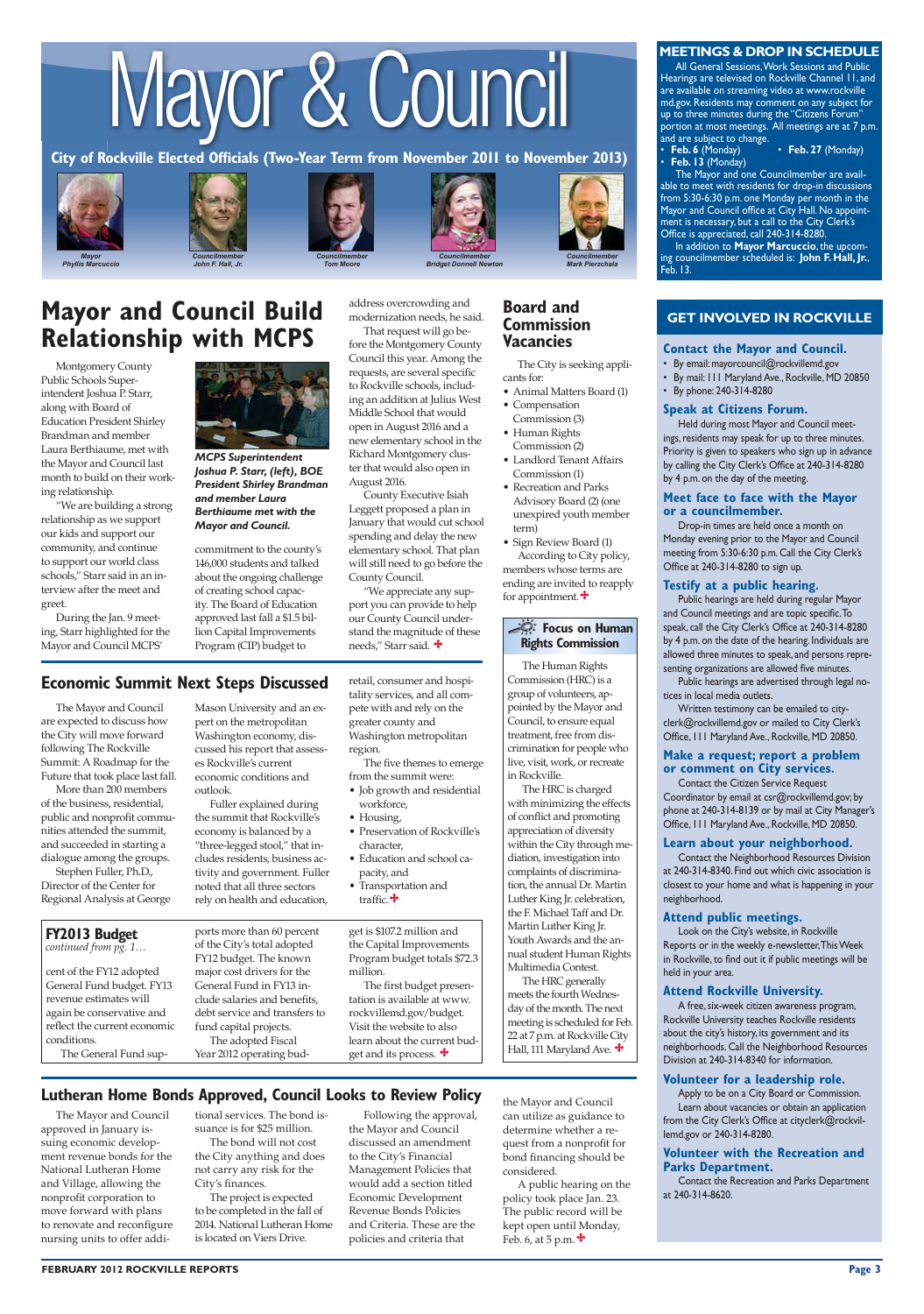#### **Page 4 FEBRUARY 2012 ROCKVILLE REPORTS**

Rockville provides six special collections per household each calendar year. Special collections are for large items that do not fit into carts, such as couches or desks.

Special collections are also for large metal items such as refrigerators or grills that can be recycled. Call 240-314-8568 weekdays, 7 a.m. to 3 p.m., to schedule an appointment. Place items at the curb by 6 a.m., in an unobstructed area on the scheduled date. Special collections should be less than 500 pounds.

Large bulk refuse items should be cut into sections

#### **It's Not Too Late for Snow** *Know When to Shovel*

Although Rockville has not experienced a big winter storm yet, it is still possible that snow will accumulate this winter and you'll want to be sure you know and understand Rockville's snow ordinance.

During a snow or ice storm, residents and business owners have the responsibility to clear the snow from sidewalks, steps, driveways and parking spaces, and areas that are for public use. The following outlines the snow policy:

- Snow and ice must be cleared within 24 hours when the accumulation is three inches or below, within 48 hours if accumulation is three to 10 inches and within 72 hours when the accumulation is above 10 inches.
- Rockville residents are required, during a City declared snow emergency, to park and leave their cars on the even-numbered side of the street throughout the snow emergency.
- If residents living next to a fire hydrant are able to do so, they should clear snow from the hydrant when the accumulation is above 10 inches.

For more information about the City's severe weather policies visit the City's website, www.rockville md.gov.

#### **Rockville Police Program Helps Victims of Crime**

 The Victim Advocate works in collaboration with the Rockville City police officers to provide free educational services and referrals to counseling, court accompaniment, financial compensation and crime prevention services.

For more information about the Victim Advocate program visit www.rockvillemd.gov/police and click on Community Programs or contact Diane Charles, victim advocate, at 240-314-8917 or dcharles@rockvillemd.gov.

#### **Pepco Tree Replacement Project to Continue**

Pepco has removed 86 trees from a stretch of Wootton Parkway between Falls Road and Fallsmead Way in an effort to reduce future power outages.

Pepco will replace trees within the City's right-ofway on a one-to-one basis, and replace the larger removals on a two-to-one basis if adequate space allows. City and Pepco forestry staffs will meet with interested residents to develop a tree replacement plan.

During most storms, large branches or entire trees along this section of Wootton Parkway fell on the power lines, adjacent bike path or into the road. Replacing the trees will improve electric line reliability and public safety.

This project will save tax payer dollars in the long run because City crews will no longer have to clean up the downed trees and branches in this area during storms, according to City Forester Wayne Noll.

Pepco has also agreed to plant on private property or provide vouchers to residents to purchase trees on their own. Species will be selected that will help replace the lost screening and that are compatible for planting near power lines. The entire project is expected to be completed by early spring, weather permitting.

#### **Learn and Get Fit After School**

## INFO. AT YOUR FINGERTIPS<br> **INFO. AT YOUR FINGERTIPS**<br>
Although Rockville has not experienced a big win-

 The City of Rockville provides after school programs at local elementary schools and community centers that will help your child complete their homework and stay physically active.

gov/recycling-refuse. For questions or comments about issues associated with Recycling and Refuse Collection, call 240- 314-8568.  $\bigstar$ 

 Programs are offered at Lincoln Park Community Center, Maryvale Elementary School, Meadow Hall Elementary School, Twinbrook Community Recreation Center and Twinbrook Elementary School. Transportation is available between local elementary schools and community centers for program participants.

 The program cost varies by location and the hours of operation. Financial aid is available.

 For more information visit www.rockvillemd.gov/ recreation/afterschool.

For more information visit www.rockvillemd. gov/permits or contact at 240-314-8500 or permits@ rockvillemd.gov.  $\mathbf{\ddot{+}}$ 

A project to restore the stream channel in Upper Watts Branch Park Forest Preserve is moving forward. The design process will start, and staff and residents will participate in a field walk to observe erosion.

The field walk, which will take place Feb. 4, is an opportunity for neighbors and the Upper Watts Branch Task Force to observe various elements in the park, including the trees, stream and any erosion associated with it, and other environmental elements. City staff will point out the issues that are of concern. Following the walk, a meeting, Environmental Restoration 101, will be held in March to discuss how to fix the erosion and any impacts on the park.

The purpose of the Upper Watts Branch Park Forest Preserve Environment Restoration Project is to enhance the Watts Branch Watershed – a 22-square-mile tributary to the Potomac River – through stream restoration, stormwater management, wetland enhancement, reforestation and protection of adjacent utilities. Watts Branch, of which approximately 6.5 miles is located within the City of Rockville, is experiencing increased erosion, which is degrading the water quality of the stream and ultimately the Chesapeake Bay. This erosion undermines trees

 Residents considering expanding a driveway, planting landscaping along the curb, or otherwise making changes to a front yard or property within the rightof-way should check City guidelines and regulations before beginning a project.

#### **Front Yard**

 A permit is not generally required for driveway or walkway expansions, but the City has regulations governing the amount of front yard area that can be

## covered by

"impervious surface" material. Impervious

surface is

any material that prevents, or severely restricts, water from absorbing into the soil. Impervious surfaces include driveways, sidewalks, open porches and compacted gravel areas.

 The allowed amount of impervious surface area is

expressed as a percentage of the total front yard area. The percentages allowed are based on the zoning district of the property and range from 10 to 45 percent. Corner lots are restricted to five to 22 percent.

 It is recommended that you check with the City prior to starting any work to ensure that what you are doing is consistent with regulations.

 For more information visit www.rockvillemd.

## **Getting a Jump on Spring Cleaning? Rockville Can Help**

no longer than eight feet. Examples of bulk refuse items the City will collect include:

• Fencing and landscape ties

• Furniture and toys (non-plastic)

• Pianos

• Rugs and carpets Examples of large metal items the City will collect

- include: • Air conditioners, water
- heaters
- Lawnmowers
- Propane tanks
- Outdoor furniture and grills

• Sheds

• Swing sets The City cannot pick up items such as cinder blocks, oil or mulch. For a more comprehensive list of what the City will collect and what items are not accepted, go to www.rockvillemd.

#### **Know Your Rights and Responsibilities before Beginning Yard Work**

Front Yard Paving Guidelines and Right-of-Way *Regulations Affect Homeowners* 

> gov/government/cpds and click on Front Yard Work FAQ. The public information counters at City Hall, 111 Maryland Avenue, are open from 7:30 a.m. to 4 p.m. for Inspection Services and from 8 a.m. to 5 p.m. for Planning and Zoning. The department may also be contacted at 240-314- 8200 or cpds@rockvillemd. gov.

#### **Right-of-Way**

 As specified in the City Code, a permit is gener-

> ally required for paving, planting or landscaping, construction, excavation or

other work within the Cityowned right-of-way.

 The City requires permits in order to coordinate the installation and maintenance of utilities in the right-of-way such as Pepco, Washington Gas, and



Verizon, and to maintain roads, sidewalks, sewer and water mains, and other infrastructure.

 Residents interested in adding landscaping in the right-of-way are especially cautioned to check with the City before beginning, as plants can create problems over time.

#### **Upper Watts Branch Watershed Restoration Project Continues**

along stream banks and causes them to fall. Stream erosion is a main contributor to poor water quality because excessive sediment and nutrients enter the water. This project will slow the stream erosion and improve the health of Watts Branch.

The project will take place within the Upper Watts Branch Forest Preserve Park and on Cityowned parcels bounded between Gude Drive, Aster Boulevard, Nelson Street and Princeton Place. This park is one of many forest preserves throughout the city.

The goals of the stream restoration project are to:

- Minimize/control channel erosion (i.e., channel enlargement and down cutting)
- Reduce pollutants from the eroding stream banks
- Enhance stream and forest habitats
- Protect existing utilities in and near streams from erosion damage
- Protect existing forest

areas

- Protect and enhance existing wetlands
- Protect and maintain existing trail systems
- Control invasive vegetation and establish native plants
- Reforestation to meet forestry requirements and establish additional buffer For more information on the project and next steps, go to www.rockvillemd. gov/ residents/publicworks/wattsbranch.html.

**Online Feature/ Característica en línea:**

**Atención a las regulaciones del derecho de vía y los patios delanteros.**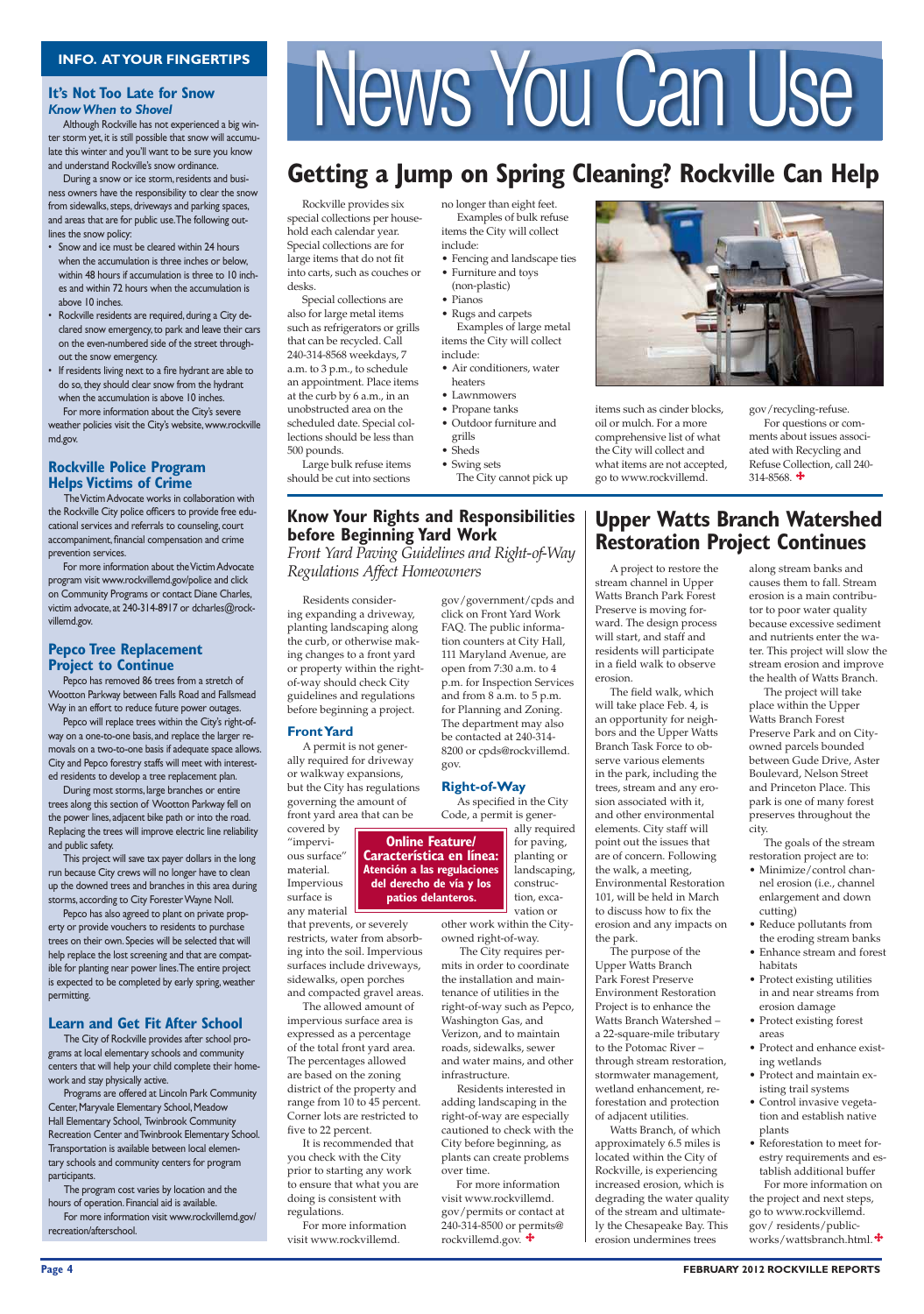#### **FEBRUARY 2012 ROCKVILLE REPORTS Page 5**

Rockville offers spring sports leagues for youth and adults. Registration is open now.

Rockville offers youth sports programs for T-Ball, Baseball: Co-Rec Coach Pitch, Girls Softball, Track and Field and Middle School Basketball. You can register through Rockville's online recreation registration system, Rock Enroll, at www.rockvillemd.gov/ receration and click on Rock Enroll. If you need assistance with pin numbers call 240-314-8620.

Registrations are also accepted at most Rockville



To celebrate Earth Day, Rockville will host its fourth annual environmental photo contest. Winners in three categories will be announced on Earth Day, and winning photos will be displayed at VisArts in Rockville Town Square.

**Rockville** operates the garden plot program at Woottons Mill Park, which is located on Hurley Avenue. The



Photographers of all ages are invited to submit photos that highlight the beauty and importance of nature in Rockville. Submit your photos, taken in the city limits of Rockville, which capture what it is you value about Rockville's environment.

Up to three photos may be emailed to Heather Gewandter at hgewandter@ rockvillemd.gov or saved to a CD and mailed or dropped off to Environmental Management Division, 30 Courthouse Square, Suite 100, Rockville, MD 20850, Attn. Photo Contest.

The deadline for submissions is March 26.

#### **Green Thumbs will want to Grab Their Summer Plots Now**

The winter doldrums have long set in by now and the longing for sultry summer days is festering. Spring and summer are not far off, and the signups for garden plots open Feb. 6 for residents and March 15 for nonresidents.

program runs from April 1 through Nov. 15. There are 178 plots available, including one raised plot that is handicap accessible.

This program offers approximately a 20-foot by 25-foot plot of land and access to water. Everything else that goes into making a bountiful garden is up to you. Renters must provide their own hose, gardening tools, plants, fertilizers, fencing and other gardening equipment, as well as maintenance of weeds in the plot area.

Rates for 2012 are \$52 per plot for city residents and \$77 per plot for anyone who does not live within the corporate city limits.

#### **Your Opinion Counts: Make Rockville More Livable**

**Short Survey Deadline Approaches**

Rockville asked residents and businesses last month to share their views on how the city can be greener, healthier and more livable. The survey is just one way to contribute to Rockville sustainable future.

The deadline is Feb. 10, so don't miss your chance to help Rockville in its efforts with the Sustainable Maryland Certified Program, a new initiative the Mayor and Council signed on to with support from the Environment Commission.

The survey is anonymous and will take about 10 minutes to complete. You can find the survey and learn more about the program at www.rockvillemd. gov/sustainability.

The Rockville Community Services Division is located in Rockville Town Center at 30 Courthouse Square, Suite 100. The hours are Monday, Tuesday, Thursday and Friday from 8:30 a.m. to 5 p.m., and Wednesday from 8:30 a.m. to  $7 p.m.$   $\bigoplus$ 

The Sustainable Maryland Certified Program is a new initiative of the University of Maryland and the Maryland Municipal League (MML). The program is structured to build on the sustainability efforts Rockville has already achieved such as Tree City USA designations, community gardens, farmers markets, Let's Move programs, the Green Power Community Challenge and partnerships with the Rockville Chamber of Commerce.

#### **Rockville Seeks Military Personnel for Ceremonies, Speaking**

To learn more about the leagues, programs or coaching, call 240-314-8620 or email sports@rockvillemd. gov.  $\ddot{\mathbf{\tau}}$ 

> The City of Rockville is seeking military personnel to speak and perform ceremonial duties at annual events like Veterans Day and Memorial Day.

City of Rockville and Montgomery County residents, who have formerly or who currently serve in the United States military are eligible. In order to be considered, the speaker must be comfortable speaking in public and will have to prepare a five- to seven-minute speech about their experience in the armed forces and what it meant to them, and honor those who have also served in the armed forces. Assistance with the speech is available if necessary. Each year, the City hosts a variety of community events that feature military personnel. Anyone interested in learning more should contact Caitlin Conville at cconville@rockvillemd.gov or 240-314-8604.

#### **Rockville Park Neighborhood Recognized Historic** *National Park Service Named Subdivision to National Register*

#### **Community Supports Rockville Neighbors in Need**

Thanks to the generous volunteer efforts and donations of more than 300 individuals and businesses, \$27,000 was raised to help over 1,000 residents during the 2011 holiday season.

For more than 40 years the Rockville Holiday Drive, which is operated through the City's Community Services Division, has been helping families in need, thanks to the generosity of the Rockville community.

For more information contact Robin Ziek at rziek@rockvillemd.gov or  $240 - 314 - 8236$ .

At Thanksgiving, the contributions and hard work of 120 volunteers enabled the City to distribute Thanksgiving food baskets to 566 Rockville households and treat 96 Rockville seniors to a Thanksgiving dinner.

In addition to individual volunteers, nonprofit organizations and businesses served as partners for the distribution of Thanksgiving baskets. They are Cas & Associates, Inc., St. Mary's Catholic Church, Montrose Baptist Church and Rockville Church of Christ.

During the holiday season, six Rockville schools conducted major food and toy drives. Those schools are Robert Frost Middle School, Christ Episcopal School, Maryvale Elementary School, Richard Montgomery High School, St. Mary's School and the Franklin Schools. Robert Frost Middle School held its annual Turkey Trot and donated the proceeds, which totaled \$920.

As a result of so many generous donations, 284 teens received a \$15 gift card to a local retailer and 188 seniors and households without children received a gift card to a local grocery store during the December holidays. In addition to cash and gift card donations, 955 children received toys in December from the City's Toy Shop.

The Family Sponsorship

Program, also operated through the Rockville Community Services Division, matched 53 Rockville families with sponsors who provided food and gifts tailored to each family's specific needs.

The Rockville Park subdivision was named to a coveted place on the National Register of Historic Places by the National Park Service Dec. 31, 2011.

The City's Historic District Commission on Feb. 17, recommended a National Register listing based on Rockville Park's significance as a late-19th century suburban development close to public transit that showcases architectural

## IN AND AROUND ROCKVILLE<br> **IN AND AROUND ROCKVILLE**<br> **IN AND AROUND ROCKVILLE**<br> **IN AND AROUND ROCKVILLE**<br> **IN AND AROUND ROCKVILLE**<br> **IN AND AROUND ROCKVILLE**<br> **IN AND AROUND ROCKVILLE**<br> **IN AND AROUND ROCKVILLE**

## **Deadline Nearing for Spring Sports**

facilities.

Rockville also offers adult sports leagues. So now is your chance to grab some friends, form a team and sign up to participate in Men's Softball

or Basketball, or Co-Ed Softball.

## **Take a Photo to Celebrate Earth Day**

Include with your photos, your name, age, location where the photo was taken and a short description to accompany and explain the photo.

For guidelines and official rules, go to www.rockville md.gov/environment.

The Rockville Environment Commission is accepting nominations for Environmental Excellence Awards in four categories:

- **Carl Henn Outstanding**
- **Individual Environmental Achievement Award:** Recognizes the achievements of an individual who undertakes a project or an ongoing effort to improve the environment, address a specific environmental problem or increase public understanding of or participation in environmental issues.
- **Outstanding Leadership in Environmental Practices Award:** Recognizes

businesses, groups or organizations that successfully undertake a project or other initiative to produce significant, measurable environmental benefits in Rockville.

- **Outstanding Achievement in Green Building Technology/Design Award:** Recognizes the design, construction or substantial renovation of a building in Rockville that provides significant environmental benefits.
- **Outstanding Environmental Education and Academic Achievement Award:** Recognizes outstanding efforts by a student or teacher, either residing in Rockville or attending a Rockville school. Guidelines and nomination forms are available at www.rockvillem.gov/government/commissions/ec. Nomination forms are due

## March 2. $\bigstar$

styles from Victorian to mid-20 century.

"The neighborhood is a wonderful example of how Rockville and other suburban Washington, DC communities grew in the late 1800s," said Robin Ziek, historic preservation planner. "The different architectural styles, proximity to the railroad, open landscape, and grid of streets and alleys are typical of early middle class suburbs."

The Mayor and

Council, the State Historic Preservation Office and the U.S. National Park Service all considered and endorsed the Historic District Commission's recommendation.

Residential properties in Rockville Park may be eligible for a state tax credit of 20 percent for property maintenance.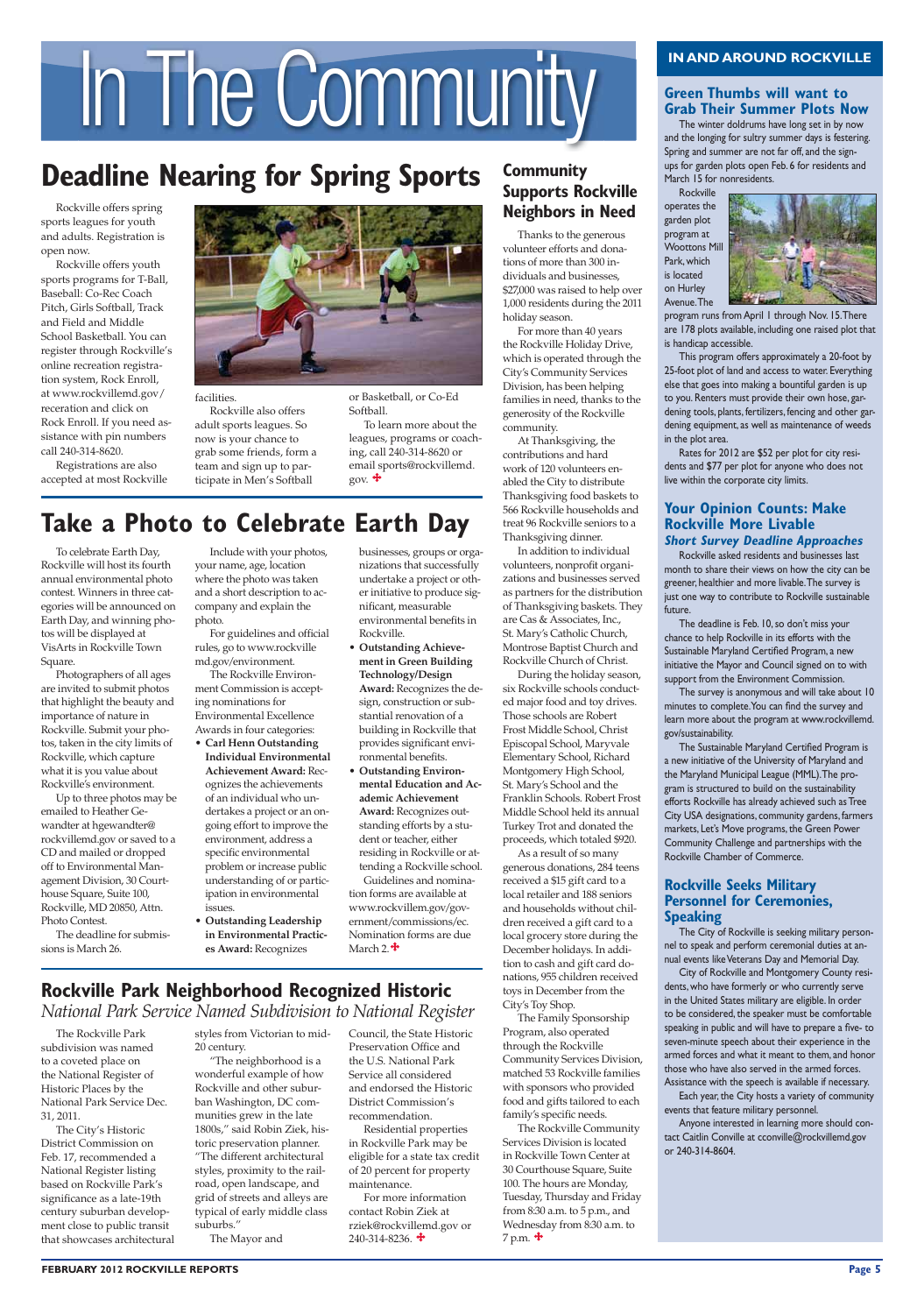#### **Page 6 FEBRUARY 2012 ROCKVILLE REPORTS**

Bring your family and friends to the F. Scott Fitzgerald Theatre at the Rockville Civic Center Park, 603 Edmonston Drive to enjoy a show this month.

The highly anticipated **Duquesne University Tamburitzans** will return to the theatre Saturday, Feb. 11, at 7 p.m. The always-popular troupe will bring its unique Eastern European dance, live music and authentic costumes to a show everyone in the family will enjoy. Tickets cost between \$28 and \$36. The **Rockville Concert Band** will perform a free concert featuring swing music Sunday, Feb. 12, at 3 p.m. Tickets are not required, but a suggested \$5 donation is

 Whether you are an experienced triathlete or new to the sport, the Dash and Splash at the Rockville Swim and Fitness Center will help you get in t

Whether you want to recognize Valentine's Day with that one special someone or with your family, you don't have to leave the city to celebrate. Attend a family dance, drop your teens off for a night of activity or bring your toddler to a special playtime.

Join us for the **Annual Heart to Heart Family Valentines Dance,** Friday, Feb. 10, 7-9 p.m., at Twinbrook Community Recreation Center, 12920 Twinbrook Parkway. Wear red and enjoy a DJ and dancing. Refreshments will be sold by the Twinbrook Elementary School PTA. Admission is \$3 per person; pre-registration is not required. See www.rockville md.gov/twinbrook for more information.

Drop your teen for a fun night at the **Late Night Teen Valentine's Party,** Saturday,



26. The race includes 20 minutes on the treadmill to measure your running distance, a 10 minute transition to the pool, and 20 minutes in the pool to measure your com-



pleted laps.

The race will be run in

waves, five people per wave. Waves begin every 30 minutes between 8:30 a.m. and 11:30 a.m. on Saturday and between 7:30 a.m. and noon on Sunday.

#### **Students Invited to Showcase Artwork**

Students who like to draw, paint, sculpt or create other visual arts can showcase their talents during the annual Rockville Student Art Show.

Submissions will be accepted 1-3 p.m. Sunday, Feb. 26, at the Art Gallery at Glenview Mansion in Rockville Civic Center Park, 603 Edmonston Drive. The art show will take place Monday, March 4, through Tuesday, March 27.

Students in kindergarten through 12th grade

who live in the City of Rockville or attend school in the City are invited to participate.

Two entry forms and one piece of artwork in any media are required, and should be submitted to the Glenview Mansion Art Gallery at Rockville

> will get your family bouncing to the latest tunes Tuesday, Feb. 14, 5:30-7:30 p.m., at the Lincoln Park Community Center, 357 Frederick Avenue. Dress in red and celebrate with a DJ, your friends and family. Refreshments will be sold. Admission is \$3 per person; pre-registration is not required. Visit www. rockvillemd.gov/lpcc for more information.



Civic Center Park, 603 Edmonston Drive. Entry forms are available online at www.rockvillemd. gov/arts and will be available at the art gallery during the scheduled drop off time.

### **Dance, Swing and Sing at the Theatre in February**  *Tickets on Sale Now*

All artwork must be mounted or framed and include a secure wire or string on the back to hang. Three-dimensional artwork must be free standing and of appropriate construction for safe public display.

> the Victorian Lyric Opera Company performs the lighthearted and comic **"Die Fledermaus."** Shows are scheduled for Fridays and Saturdays, Feb. 24 and 25, and March 2 and 3, at 8 p.m. and Sundays, Feb. 26 and March 4, at 2 p.m. Tickets are available through the theatre box office at www.rockvillemd. gov/theatre or by phone 240-314-8690 between 2 and 7 p.m., Tuesday through Saturday.  $\ddot{\bullet}$

Judges will give ribbon awards to the best submissions in grades four through 12. All participants will receive a certificate.

### **Get Ready for the Upcoming Triathlon Season** *Sign up for Dash and Splash*

For more information about how to register for this unique opportunity or to obtain an entry form, visit www.rockvillemd.gov/arts or call Julie Farrell, arts programs specialist, at 240-314-8682.



## THINGS TO DO IN ROCKVILLE<br>Students Invited to<br>Showcase Artwork<br>Showcase Artwork

#### **Rockville Regional Youth Orchestra to Hold Auditions**

 For more information about the race, including course numbers for specific wave start times, visit www. rockvillemd.gov/swim center or contact Debbie Bouwkamp at dbouwkamp@ rockvillemd.gov or 240-314-  $8756.$   $\bigoplus$ 

Talented youth in grades 4 through 9 are invited to audition for the spring season of the Rockville Regional Youth Orchestra (RRYO).

Auditions will be held Tuesday, Feb. 7, at the Glenview Mansion at Rockville Civic Center Park, 603 Edmonston Drive. Individual audition times can be arranged by emailing Julie Farrell, arts program specialist, at jfarrell@rockvillemd.gov.

RRYO offers a unique opportunity for music students to have fun, while furthering their musical abilities in a beginning level youth orchestra program under the direction of Bryan Seith.

The orchestra is comprised of violins, violas, cellos, string basses, flutes, clarinets, oboe, bassoons, trumpets, trombones, french horns, low brass and percussion. Students should be able to



play musical scales, play a solo selection (student choice) and sight read. An audition fee of \$15 is due at the time of the audition.

| $m_{\rm H}$ increase control with from |       |                          | v calo alia o                    |
|----------------------------------------|-------|--------------------------|----------------------------------|
| you get in the                         |       |                          |                                  |
| race.                                  |       | <b>DON'T MISS</b>        |                                  |
| The in-                                |       |                          | <b>DASH AND SPLASH</b>           |
| door race                              |       | WHEN: Saturday, Feb. 25, |                                  |
| and swim                               |       | 8:30-11:30 a.m.          |                                  |
|                                        |       | Sunday, Feb. 26,         |                                  |
| will be held                           |       | 7:30 a.m.-noon           |                                  |
| Saturday,                              |       | <b>Fitness Center</b>    | <b>WHERE: Rockville Swim and</b> |
| Feb. 25, and                           | COST: | \$20 and \$15            |                                  |
| Sunday, Feb.                           |       |                          |                                  |

If accepted into RRYO, members are required to attend weekly rehearsals, Tuesdays, 5:30-6:45 p.m. at the F. Scott Fitzgerald Theatre; pay tuition of \$140 per semester for Rockville residents or \$175 per semester for nonresidents; and participate in a concert performance during May 2012. For information visit www.rockvillemd.gov/ arts or contact Julie Farrell at jfarrell@rockvillemd.gov or 240-314-8682.

## **Celebrate Valentine's Day in Rockville**

Feb. 11, 7-10:30 p.m., at Thomas Farm Community Center, 700 Fallsgrove Road. Teens in grades 6-9 have the community center all to themselves to celebrate

Valentine's Day with friends. Admission is \$5 per person; no pre-registration required. See www.rockvillemd. gov/thomasfarm for more

information.

Also at Thomas Farm Community Center, the **Tiny Tots Valentine's Celebration** will entertain your toddler

Tuesday, Feb. 14, 10 a.m. noon. Dress in your cutest red to play, make crafts and sample light refreshments. Admission for ages five and younger is \$2 per child; a current membership or day pass is required for each adult. The **XOXO Afterschool Valentine's Day Dance**

appreciated. The band is composed of volunteer performers and is a community institution that has been entertaining the community since 1957.

At the end of the month,

Participants may be grouped by age; 15-24 years, 25-34 years, 35-44 years, 45- 54 years, 55-64 years and 65 years and older.

Pre-

registration is required at the Rockville Swim and Fitness Center front desk or online through

the City's Rock Enroll system at www.rockvillemd.gov. Registration costs \$20 per person; \$15 for seniors 65 and older.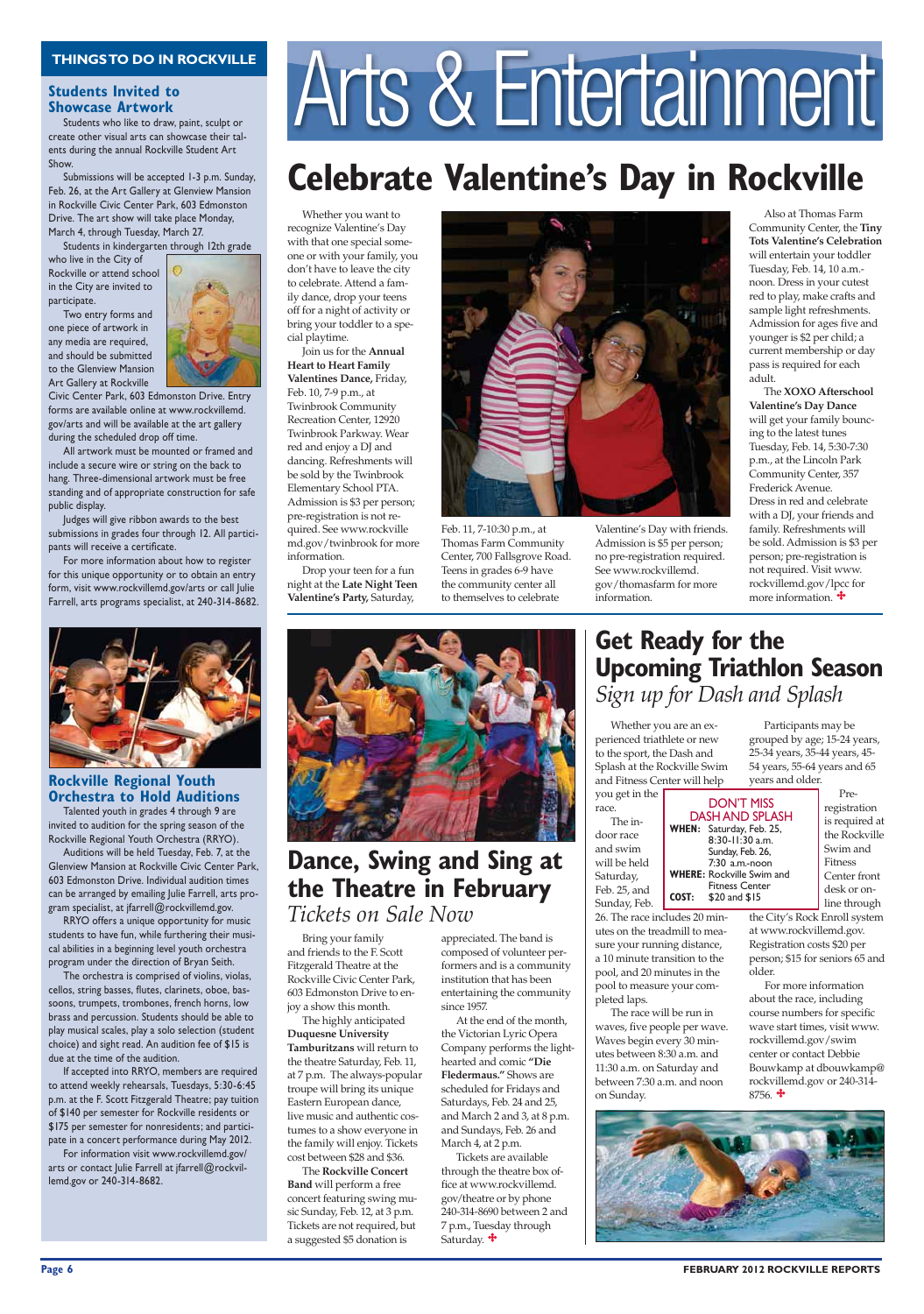**FEBRUARY 2012 ROCKVILLE REPORTS Page 7**

#### **FACILITIES ADDRESSES AND PHONE NUMBERS**

- **Glenview Mansion Art Gallery GM**, Rockville Civic Center Park, 603 **Edmonston Drive**
- **F. Scott Fitzgerald Theatre 55**, Rockville Civic Center Park, 603 Edmonston Drive

course #37166. \$4 MEM/\$6 RES/\$8 NR 6R

NR 6B

NR SR

**7** Rockville Regional Youth **2DFChestra Auditions Student** musicians in grades 4-9 can gain valuable experience playing nice-Iy with others! Call or email Julie to schedule an audition between 5:30 and 8 p.m. 240-314-8682 or jfarrell@rockvillemd.gov **8** Potato Bag Learn to make a potato bag and cook a baked potato in five minutes or less in the microwave,  $9:30-11:30$  a.m. Bring your sewing machine and a pair of scissors. A machine may be rented day of class for \$10; material fee of \$9 is payable at class. Register for course #37175. \$12 MEM/\$15 RES/\$20

**9** Nature Tots - Winter Birds Spend time with your child discovering the wonders of nature. A naturalist will help you explore a new nature topic through nature play, crafts, stories and hikes, 10-11:30 a.m. Space is limited; register in advance. Ages 2-5; cost \$6 RES/ \$7 NR. **9** Rosalie of Riversdale Celebrating the 200th anniversary of the War of 1812 and the Star Spangled Banner, award winning actress Mary Ann Jung will portray Rosalie Calvert of Maryland, 1-2:30 p.m.. Light refreshments will be served. Cosponsored with Kindley Assisted Living of Asbury Village. Register for course #37124. \$4 MEM/\$5

RES = Residents • NR = Non Residents • MEM = Member • NM = Non Member

nity Recreation Center, 12920 Twinbrook Parkway, 7-9 p.m. Refreshments will be sold by the Twinbrook Elementary PTA. \$3 per person at the door.

**1 E** Fingerprint Valentine **Cards** Learn how to make art with your fingerprints and put this skill to use making some Valentine cards for the people you love, 10-11 a.m. Each participant will take home three Valenines. An adult must accompany children younger than 8. \$5 RES/ \$7 NR **40** 

**1** Late Night Teen Valen**tine's Party Teens in grades** 6-9 have the community center all to themselves to celebrate Valentine's Day with friends, 7-10:30 p.m., at Thomas Farm Community Center, 700 Fallsgrove Drive. \$5 per person; no pre-registration required.

**11** Duquesne University **Tamburitzans** return, with great live Eastern European music. dance and authentic costumes. Always a great show: get your tickets early at www.rockvillemd. gov/theatre. Tickets: \$28-\$36  $\bigoplus$ 

**12** Rockville Swing presented by the Rockville Concert Band at 3 p.m. Tickets are not required; \$5 suggested donation. **GSD** 

**14** Nature Café February is the month when many owls find their mates. Enjoy a cup of coffee while you discover more fascinating bird stories, 10-11 a.m. \$3 RES/\$5 NR **CO** 

**14 xOXO** Afterschool Val**entine's Day Dance Dress in** red and celebrate Valentine's Day with your friends and family, 5:30-7:30 p.m., at Lincoln Park Community Center, 357 Frederick Avenue. A DJ will spin the latest tunes. Refreshments will be sold. Cost: \$3 per person, no pre-registration required.

**15** Softball Pizza Party How can you be a part of the Rockville Senior Softball Team in 2012? All former members and anyone interested in playing softball next season should attend the pizza party, 12:30-2 p.m. Register for course #37433.  $\bigodot$  FREE

**15** Probate Process and **Estate Laws** Joseph Griffin, Register of Wills for Montgomery County, will review from 1 to 3 p.m the probate process and the various services provided by the register of wills. Informative material relating to trusts will be presented. Register for course  $\#37851$   $\bigodot$  FRFF

**16** Young In Heart Senior **Club** Meeting in the Carnation Room at 11 a.m.

**17,18 A Change Gon' Come'** The Finest! Performance Troupe presents its annual Black Heritage Production. See page 2 for details. **B** 

**17-19** Computer Basics This class offers a hands-on introduction for beginning computer users, 10-11:30 a.m., Tuesday and Thursday. Prerequisite: Use of Keyboard and Mouse. Register for course #37459. \$5 MEM/\$7 RES/\$10 NR 63

**18** Great Backyard Bird **Count Participate in this annual** event and help the Cornell Lab of Ornithology with their ongoing bird research. You will learn common backyard birds and how to identify them and then go on a hike to practice your skills, 9-10:30 a.m. We will count the birds that we see and submit our results Be part of this important wildlife census. \$2 RES/\$3 NR  $\bullet$ 

**20** Presidents Day Rockville City Hall will be closed. Other facilities may operate on a limited schedule. See page 1 for more details.

**20** Snow Boarding/Skiing Another day off of school? Why not come and have some fun skiing or snowboarding at Ski Liberty 8 a.m.-4 p.m.? Detailed information will be mailed to you upon registration. Pick-up and drop-off from Julius West Middle School. See www.rockvillemd. gov/teens for details.

**21** Wildlife Habitat Become a part of the effort to have the National Wildlife Federation certify Rockville as a Community Wildlife Habitat, 1-2:30 p.m. Learn how to provide food, water, cover and places to raise young, as well as how to use sustainable gardening practices. Register for course #37791. FREE MEM/RES/\$4 NR 63

**22-Mar.28** Strong Kids Put the game controller down, tie up your sneakers and get moving. Have fun with friends and get in shape. This class will help increase strength, selfesteem and coordination each Wednesday,  $6:30-7:15$  p.m., at Lincoln Park Community Center, 357 Frederick Avenue. Register for course #37877; cost \$35 **RES/45 NR.** 

**22** Go Green Lecture -**Spring Gardening Advice Join** Brett McNish, Horticulturalist for the Smithsonian Gardens as he offers a variety of spring garden advice from proper pruning techniques to bed preparation, 7-8  $p.m.$  FREE  $\bigodot$ 

**23** Spinal Stenosis: Finding **Relief** Spinal stenosis is a debilitating condition that involves the narrowing of the spinal canal. Dr. A. Jay Khanna, spine surgeon and associate professor of orthopedic surgery and biomedical engineering with Johns Hopkins Medicine, will discuss innovative treatments that can help patients restore mobility and improve quality of health, 1-2 p.m. Register for course #37765. $\mathbf{S}$ **FREE** 

FOR MOST UP-TO-DATE EVENT LISTING VISIT WWW.ROCKVILLEMD.GOV

**7,9,14,16,21,23, 28** Tiny Tots Drop in at **Thomas Farm Community** Center Join us for playtime in the gym each Tuesday and Thursday, 10 a.m.-noon. A center membership or day pass required. See www.rockvillemd. gov/thomasfarm for more details. **7** Archeology Sites Join Don Housley of the Montgomery County Historical Society Speakers Bureau 10:30 a.m.-noon for a presentation on prehistoric and historical archaeological sites and the techniques used by county archaeologists to unearth the past. Register for course #37128. \$3 MEM/\$4 RES/\$5

- **Croydon Creek Nature** Center **CO**, Rockville Civic Center Park, 852 Avery Road. Register online at www.rockvillemd.gov or call 240-314-8770.
- **Rockville Senior Center** , 1150 Carnation Drive. Call 240-314-8800.
- **Rockville City Hall** 111 Maryland Ave. Call 240-314-5000.



Rockville's summer camps are now open for registration. Find something that interests your child at www.rockvillemd.gov and click on recreation registration in the right side rail.

For the most up-to-date event listings visit www.rockvillemd. gov or sign up for the E-Letter: Just click on "subscribe to news" on the left side of the home page, enter your name and email, and choose City Events.

#### **February**

**3-Mar.23** Senior

**Sit 'n Fit This exercise pro**gram on Fridays, 9-9:50 a.m. is designed for you to stay in shape while remaining seated. Classes held at Lincoln Park Community Center, 357 Frederick Avenue. Register for course #37876. \$45 MEM/RES/\$55 N<sub>R</sub>

4 Scout Badge Day-Webe-**Ios Naturalist Badge Natural**ists can help you complete all necessary requirements to achieve this badge. All materials are provided, however badges are not supplied. Programs take place 10 a.m.-noon or 2-4 p.m. rain or shine. Contact Melinda Norton at 240-314-8771 to register. \$14 RES/ \$16 NR CO

**5-28** Glenview Mansion **Art Gallery Exhibit** Featuring the work of local artists, this show should not be missed. Take part in an opening reception, Sunday, Feb. 5, 1:30-3:30 p.m. For gallery hours visit www.rockvillemd.gov/arts FREE **GM** 

## February Calendar

**24,25,26, Mar.** 

**2,3,4** Johann Strauss' **Die Fledermaus will be present**ed by the Victorian Lyric Opera Company Fridays and Saturdays at 8 p.m., Sundays, at 2 p.m. Everything old is new again with love affairs, betrayal, deception and a battle of the sexes, all conjured with contagious laughter, flowing champagne and a classic score. See www.rockvillemd.gov/ theatre for tickets and information. Tickets:  $$16-$20$ 

**25** Eastern Shore Winter Birding Spend the day, 8 a.m.-7 p.m., exploring the Blackwater National Wildlife Refuge on this winter birding adventure. Blackwater is the home to wintering bald eagles, peregrine falcons and a host of other birds and animals. Bring a bag lunch, camera and binoculars. Trip departs from Rockville City Hall. Register for course #37922. \$30 RES/\$35 N<sub>R</sub>

**25** Saturday Story & Craft Stop by the Nature Center on Saturday morning for story-time and a craft. A naturalist will read a story and then lead a craft based on the theme of the story, 10-11 a.m. All children must be accompanied by an adult. \$3 RES/\$5 NR CO

**25,26** Dash and Splash Get ready for your first or next triathlon with this event at the Rockville Swim and Fitness Center. See page 6 for details.

**26** Annual Student Art **Show Delivery** Students in grades K-12 who live or attend school in Rockville are invited to submit one 2-D or 3-D piece of artwork, 1:30-3:30 p.m. See page 6 for details. FREE **GM** 

**27** Barry Gordy and the Motown Sound Learn how Gordy built an independent label and assembled a staff of songwriters, producers and musicians who lit up the charts,  $10:15-11:15$  a.m. Register for course #37164. \$4 MEM/\$6 RES/\$9 NR 6R

**28** Meet the Author Steve

top and your start menu. Create a variety of different shortcuts and move to different locations in your computer. Learn about safe mode and creating wallpaper. Register for course #37463. \$7 MEM/\$9 RES/\$13 NR SR

**28 Mental Wellness Learn** ways to achieve and maintain a healthy state of mind including stress reduction techniques and self-appreciation, 1-2:30 p.m. Counselor Barbara Wilson will discuss factors that can make a difference in your mental wellness. Register for course #37790. FREE MEM/RES/\$4 NR 6R

**Mar.2** Snow Tubing

**Party – Half Day Feel the** breeze through your hair as you swoosh down the slopes on a big inflatable rubber tube. We're heading to Ski Liberty for this MCPS early release day, 1-6:30 p.m. Detailed information to be mailed upon registration. Pick-up and drop-off from Julius West and Wood Middle Schools. See www.rockvillemd. gov/teens for details.

**Mar.2** Family Bingo **Night Have fun with your** friends and family and win prizes at Twinbrook Community Recreation Center, 12920 Twinbrook Parkway, 7-9 p.m. \$3 per person at the door.

**Mar.4** Student Art **Show Opening Reception** Come see your art in a beautiful, historic setting, 1:30-3:30 p.m. Artwork from students in grades 4-12 will be judged and  $ri$ bhons will be awarded  $E$ RFF GM

#### **Boards and Commissions**

*Meetings are held at City Hall,* 111 Maryland Ave., unless otherwise noted.

**8,22** Planning Commission 7 p.m. Meets the second and fourth Wednesday of the month

**8** Cultural Arts Commission 7 p.m. Meets the second Wednesday of the month.

**8** Sister City Corporation 7:30 p.m. Meets the second Wednesday of the month.

**14** Environment Commission 7:30 p.m. Meets the second Tuesday of the month.

**15** Rockville Housing **Enterprises 6:30 p.m., 621-A** Southlawn Lane. Meets the third Wednesday of the month.

**16** Senior Citizens Com**mission** 1 p.m., Rockville Senior Center, 1150 Carnation Drive. Meets the third Thursday of the month.

**16** Historic District Com**mission** 7:30 p.m. Meets the

**6** Peeking at the Presidents  $-$  Calvin Coolidge While vacationing in Vermont he was notified he had become President of the United States. Learn how this quiet man presided over the "Roaring 20's, between 10:15-11:15 a.m. Register for

NR SR

**RES/\$6 NR SR** 

**9** Facebook – Intermediate If you already have a Facebook account and want to learn how to enhance your page, add or delete friends, or just be more comfortable using the site, join this class for personalized instruction, 1-3 p.m. Register for course #37483. \$7 MEM/\$9 RES/\$13

#### **10** Hooray for Homeschool-

**ers! All About Owls Can owls** turn their heads all the way around? Come find out this and much more about owls, dissect an owl pellet and get up close and personal with our screech owl, Wink, 1-2:30 p.m. \$6 RES/ \$8 NR **40** 

**10** Annual Heart to Heart **Family Valentine's Dance Wear**  $red$  and join us for a DJ and dancing at Twinbrook Commu-

**15** Transitions - College Fairs Unsure which school you want to attend when you graduate high school or transfer from a community college? Take a trip to some college fairs this winter and speak to representatives and counselors in-person to have your questions answered. Additional college fair trips are planned for the spring. Departs from Julius West Middle School at 4:30 p.m. Registration required for course #3800; FREE.

**23** Nature Tots – Nature **Detectives** Spend time with your child discovering the wonders of nature. A naturalist will help you explore a new nature topic through nature play, crafts, stories and hikes, 10-11:30 a.m. Space is limited; register in advance. \$6 RES/ \$7 NR

**Piacente.** 10-11 a.m. His novel. "Bella," set in Washington, D.C., tells the story of a striking widow intent on proving the military lied about her husband's death as she lures a Washington journalist into the investigation. Books will be available for sale and signing after presentation. Register for course #37763. FREE MEM, RES/\$4 NR 6B

**28** Computer Basics II This class, 10 a.m.-noon, will teach you about control panel components, monitor settings, shortcuts and more. Customize your deskthird Thursday of the month.

**21** Rockville Seniors, Inc. 1 p.m., Rockville Senior Center, 1150 Carnation Drive. Meets the third Tuesday of the month.

**22 Human Rights Commis**sion 7 p.m. Meets the fourth Wednesday of the month.

**28** Traffic and Transpor**tation Commission 7 p.m.** 

Meets the fourth Tuesday of the month.